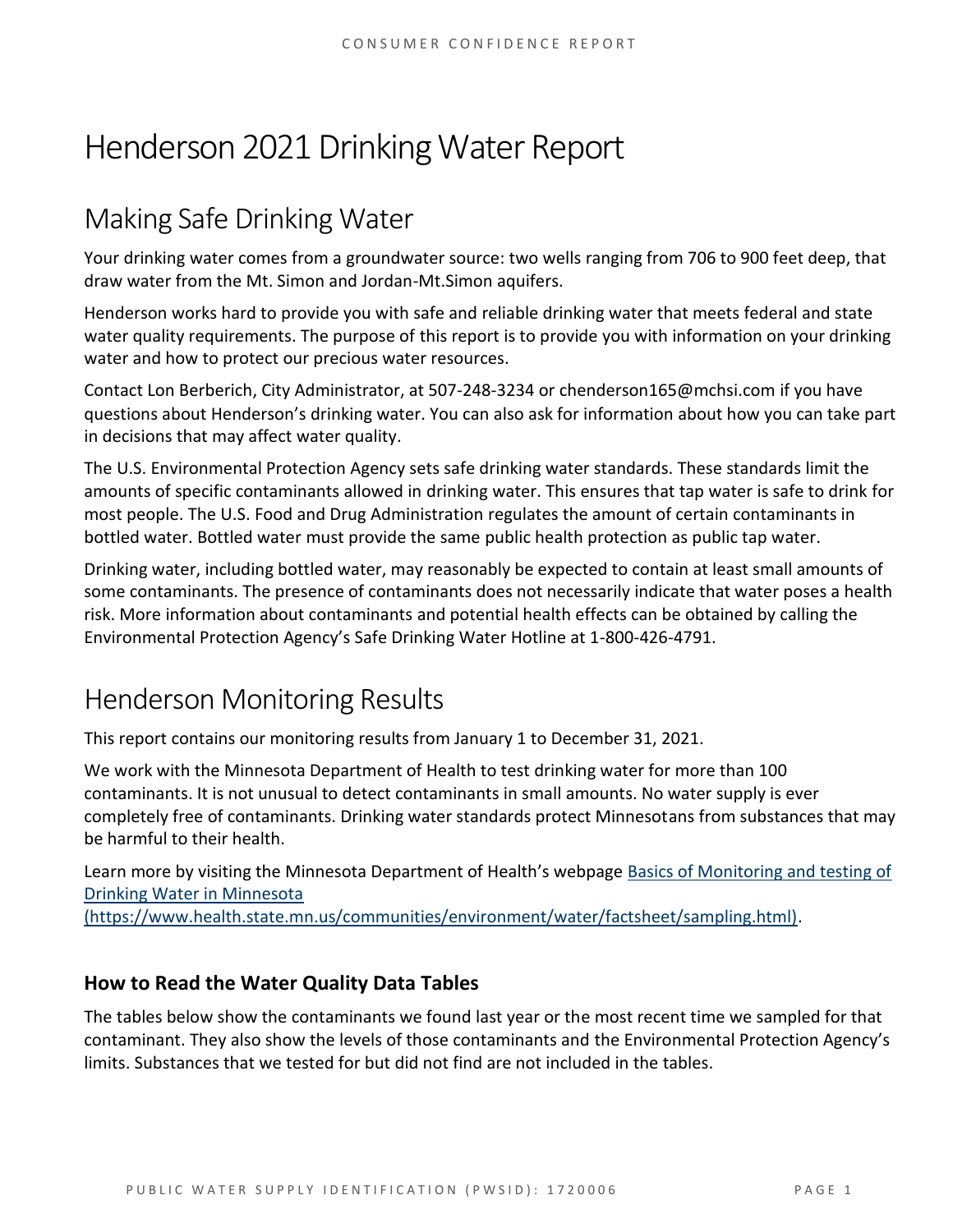We sample for some contaminants less than once a year because their levels in water are not expected to change from year to year. If we found any of these contaminants the last time we sampled for them, we included them in the tables below with the detection date.

We may have done additional monitoring for contaminants that are not included in the Safe Drinking Water Act. To request a copy of these results, call the Minnesota Department of Health at 651-201-4700 between 8:00 a.m. and 4:30 p.m., Monday through Friday.

Some contaminants are monitored regularly throughout the year, and rolling (or moving) annual averages are used to manage compliance. Because of this averaging, there are times where the Range of Detected Test Results for the calendar year is lower than the Highest Average or Highest Single Test Result, because it occurred in the previous calendar year.

#### **Definitions**

- AL (Action Level): The concentration of a contaminant which, if exceeded, triggers treatment or other requirements which a water system must follow.
- **EPA:** Environmental Protection Agency
- **MCL (Maximum contaminant level)**: The highest level of a contaminant that is allowed in drinking water. MCLs are set as close to the MCLGs as feasible using the best available treatment technology.
- **MCLG (Maximum contaminant level goal)**: The level of a contaminant in drinking water below which there is no known or expected risk to health. MCLGs allow for a margin of safety.
- **MRDL (Maximum residual disinfectant level):** The highest level of a disinfectant allowed in drinking water. There is convincing evidence that addition of a disinfectant is necessary for control of microbial contaminants.
- **MRDLG (Maximum residual disinfectant level goal)**: The level of a drinking water disinfectant below which there is no known or expected risk to health. MRDLGs do not reflect the benefits of the use of disinfectants to control microbial contaminants.
- **N/A (Not applicable)**: Does not apply.
- **pCi/l (picocuries per liter)**: A measure of radioactivity.
- **ppb (parts per billion)**: One part per billion in water is like one drop in one billion drops of water, or about one drop in a swimming pool. ppb is the same as micrograms per liter (μg/l).
- **ppm (parts per million)**: One part per million is like one drop in one million drops of water, or about one cup in a swimming pool. ppm is the same as milligrams per liter (mg/l).
- **PWSID: Public water system identification.**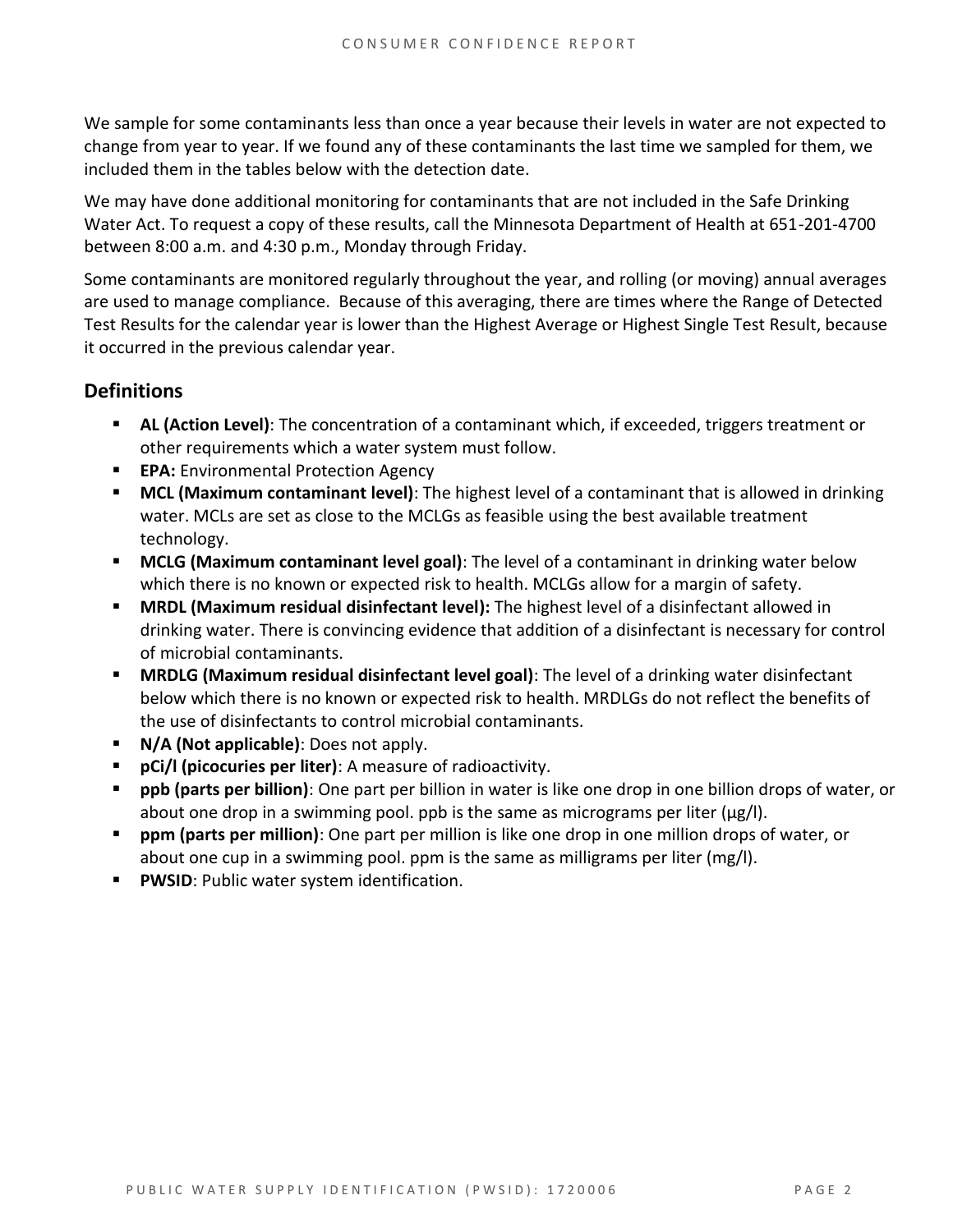### **Monitoring Results – Regulated Substances**

| LEAD AND COPPER - Tested at customer taps.                   |                                         |                                           |                                                   |                                                                             |                  |                                        |
|--------------------------------------------------------------|-----------------------------------------|-------------------------------------------|---------------------------------------------------|-----------------------------------------------------------------------------|------------------|----------------------------------------|
| <b>Contaminant</b> (Date, if<br>sampled in previous<br>year) | EPA's<br><b>Ideal</b><br>Goal<br>(MCLG) | EPA's<br><b>Action</b><br>Level           | 90% of<br><b>Results Were</b><br><b>Less Than</b> | <b>Number</b><br><b>of</b><br><b>Homes</b><br>with<br>High<br><b>Levels</b> | <b>Violation</b> | <b>Typical Sources</b>                 |
| Lead (11/13/19)                                              | 0 ppb                                   | 90% of<br>homes<br>less than<br>15 ppb    | 5.4 ppb                                           | 0 out of<br>10                                                              | NO               | Corrosion of<br>household<br>plumbing. |
| Copper (11/13/19)                                            | 0 ppm                                   | 90% of<br>homes<br>less than<br>$1.3$ ppm | $0.53$ ppm                                        | 1 out of<br>10                                                              | NO.              | Corrosion of<br>household<br>plumbing. |

| <b>INORGANIC &amp; ORGANIC CONTAMINANTS - Tested in drinking water.</b> |  |
|-------------------------------------------------------------------------|--|
|-------------------------------------------------------------------------|--|

| Contaminant<br>(Date, if sampled<br>in previous year) | EPA's<br><b>Ideal Goal</b><br>(MCLG) | EPA's<br>Limit<br>(MCL) | <b>Highest</b><br>Average or<br><b>Highest Single</b><br><b>Test Result</b> | Range of<br><b>Detected</b><br><b>Test Results</b> | <b>Violation</b> | <b>Typical Sources</b>                                                                                 |
|-------------------------------------------------------|--------------------------------------|-------------------------|-----------------------------------------------------------------------------|----------------------------------------------------|------------------|--------------------------------------------------------------------------------------------------------|
| Barium (10/22/19)                                     | 2 ppm                                | 2 ppm                   | $0.06$ ppm                                                                  | N/A                                                | NO.              | Discharge of drilling<br>wastes; Discharge<br>from metal refineries;<br>Erosion of natural<br>deposit. |
| <b>Combined Radium</b>                                | $0$ pCi/l                            | 5.4<br>pCi/l            | $1.6$ pCi/l                                                                 | N/A                                                | NO.              | Erosion of natural<br>deposits.                                                                        |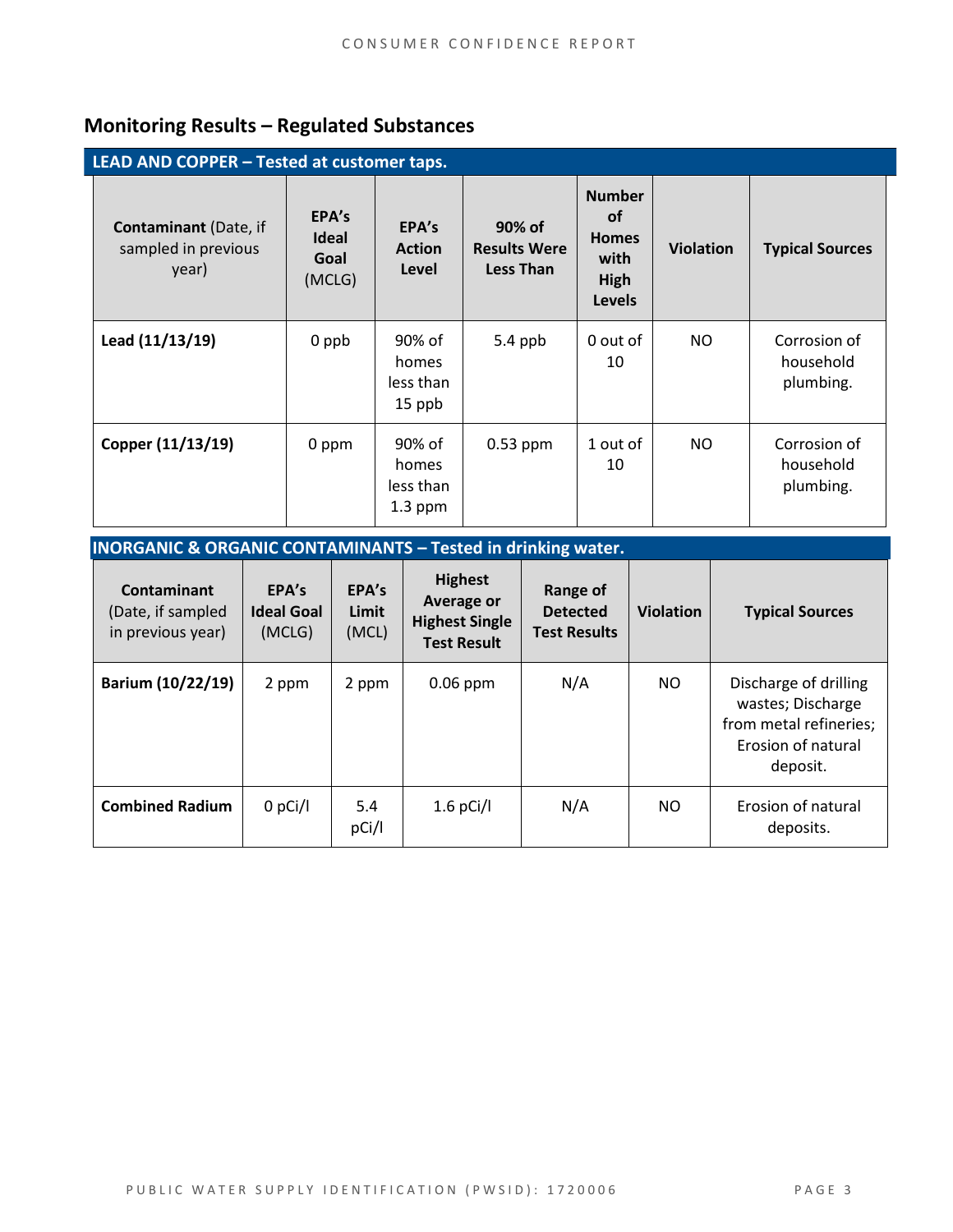| <b>CONTAMINANTS RELATED TO DISINFECTION - Tested in drinking water.</b> |                                               |                                    |                                                                                       |                                                    |                  |                                                  |  |
|-------------------------------------------------------------------------|-----------------------------------------------|------------------------------------|---------------------------------------------------------------------------------------|----------------------------------------------------|------------------|--------------------------------------------------|--|
| <b>Substance (Date, if</b><br>sampled in previous<br>year)              | <b>EPA's Ideal</b><br>Goal (MCLG<br>or MRDLG) | EPA's<br>Limit<br>(MCL or<br>MRDL) | <b>Highest</b><br>Average or<br><b>Highest</b><br><b>Single Test</b><br><b>Result</b> | Range of<br><b>Detected</b><br><b>Test Results</b> | <b>Violation</b> | <b>Typical Sources</b>                           |  |
| <b>Total</b><br><b>Trihalomethanes</b><br>(TTHMs)                       | N/A                                           | 80 ppb                             | 2 ppb                                                                                 | N/A                                                | NO.              | By-product of<br>drinking water<br>disinfection. |  |
| <b>Total Haloacetic</b><br>Acids (HAA)                                  | N/A                                           | 60 ppb                             | $1.7$ ppb                                                                             | N/A                                                | NO.              | By-product of<br>drinking water<br>disinfection. |  |
| <b>Total Chlorine</b>                                                   | $4.0$ ppm                                     | $4.0$ ppm                          | 0.73 ppm                                                                              | $0.65 - 0.88$<br>ppm                               | NO.              | Water additive<br>used to control<br>microbes.   |  |

Total HAA refers to HAA5

| <b>OTHER SUBSTANCES - Tested in drinking water.</b> |                                      |                         |                                                                                    |                                                    |                  |                                                                               |  |
|-----------------------------------------------------|--------------------------------------|-------------------------|------------------------------------------------------------------------------------|----------------------------------------------------|------------------|-------------------------------------------------------------------------------|--|
| Substance (Date,<br>if sampled in<br>previous year) | EPA's<br><b>Ideal Goal</b><br>(MCLG) | EPA's<br>Limit<br>(MCL) | <b>Highest</b><br><b>Average or</b><br><b>Highest Single</b><br><b>Test Result</b> | Range of<br><b>Detected</b><br><b>Test Results</b> | <b>Violation</b> | <b>Typical Sources</b>                                                        |  |
| <b>Fluoride</b>                                     | $4.0$ ppm                            | $4.0$ ppm               | $1.35$ ppm                                                                         | $0.49 - 0.61$<br>ppm                               | NO.              | Erosion of natural<br>deposits; Water<br>additive to promote<br>strong teeth. |  |

#### **Potential Health Effects and Corrective Actions (If Applicable)**

Fluoride: Fluoride is nature's cavity fighter, with small amounts present naturally in many drinking water sources. There is an overwhelming weight of credible, peer-reviewed, scientific evidence that fluoridation reduces tooth decay and cavities in children and adults, even when there is availability of fluoride from other sources, such as fluoride toothpaste and mouth rinses. Since studies show that optimal fluoride levels in drinking water benefit public health, municipal community water systems adjust the level of fluoride in the water to an optimal concentration between 0.5 to 0.9 parts per million (ppm) to protect your teeth. Fluoride levels below 2.0 ppm are not expected to increase the risk of a cosmetic condition known as enamel fluorosis.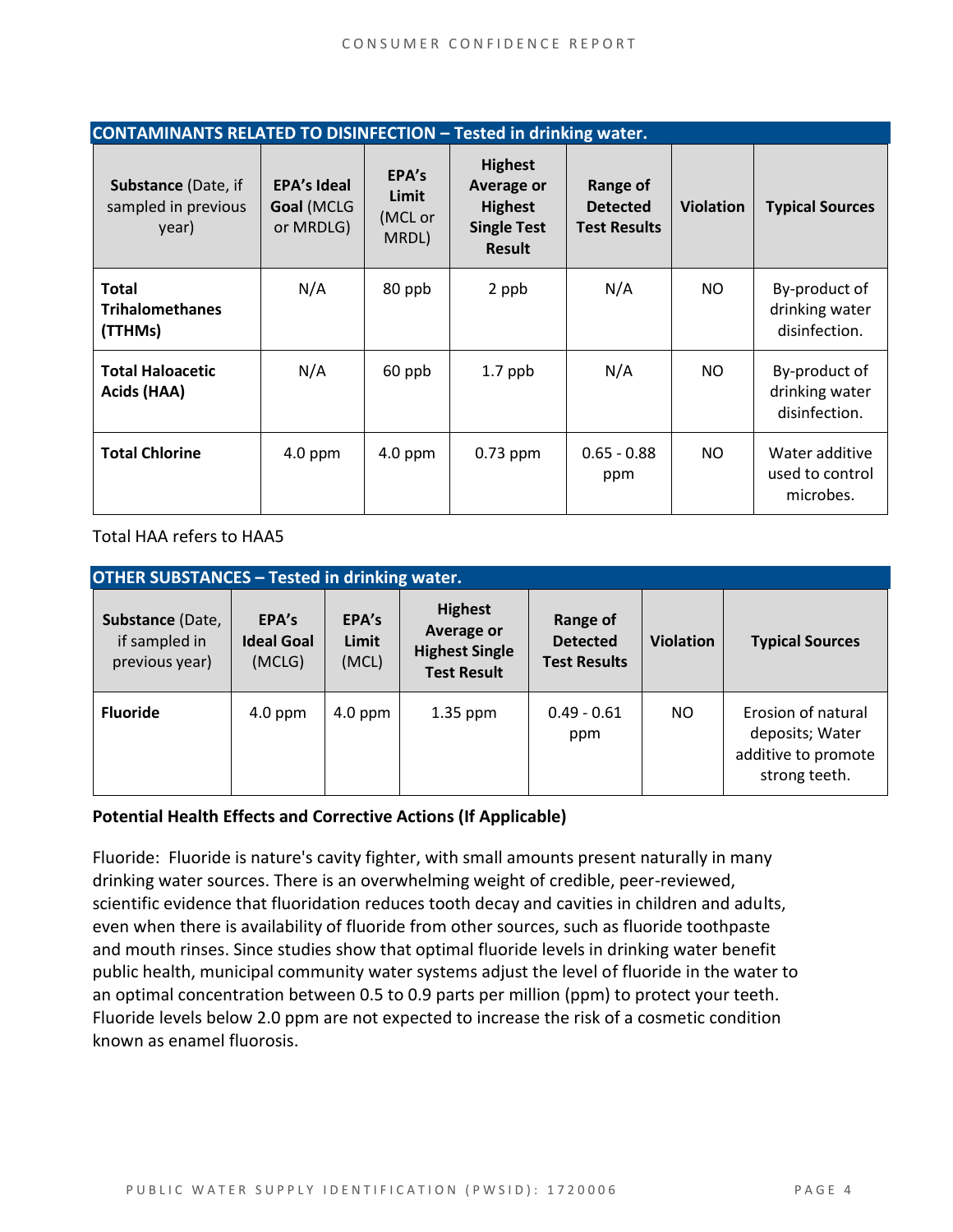#### **Monitoring Results – Unregulated Substances**

In addition to testing drinking water for contaminants regulated under the Safe Drinking Water Act, we sometimes also monitor for contaminants that are not regulated. Unregulated contaminants do not have legal limits for drinking water.

Detection alone of a regulated or unregulated contaminant should not cause concern. The meaning of a detection should be determined considering current health effects information. We are often still learning about the health effects, so this information can change over time.

The following table shows the unregulated contaminants we detected last year, as well as human-health based guidance values for comparison, where available. The comparison values are based only on potential health impacts and do not consider our ability to measure contaminants at very low concentrations or the cost and technology of prevention and/or treatment. They may be set at levels that are costly, challenging, or impossible for water systems to meet (for example, large-scale treatment technology may not exist for a given contaminant).

A person drinking water with a contaminant at or below the comparison value would be at little or no risk for harmful health effects. If the level of a contaminant is above the comparison value, people of a certain age or with special health conditions - like a fetus, infants, children, elderly, and people with impaired immunity – may need to take extra precautions. Because these contaminants are unregulated, EPA and MDH require no particular action based on detection of an unregulated contaminant. We are notifying you of the unregulated contaminants we have detected as a public education opportunity.

More information is available on MDH's A-Z List of Contaminants in Water [\(https://www.health.state.mn.us/communities/environment/water/contaminants/index.html\)](https://www.health.state.mn.us/communities/environment/water/contaminants/index.html) and Fourth [Unregulated Contaminant Monitoring Rule \(UCMR 4\)](https://www.health.state.mn.us/communities/environment/water/com/ucmr4.html)  [\(https://www.health.state.mn.us/communities/environment/water/com/ucmr4.html\).](https://www.health.state.mn.us/communities/environment/water/com/ucmr4.html)

| <b>UNREGULATED CONTAMINANTS - Tested in drinking water.</b> |                         |                                                                          |                                                 |  |  |  |  |
|-------------------------------------------------------------|-------------------------|--------------------------------------------------------------------------|-------------------------------------------------|--|--|--|--|
| Contaminant                                                 | <b>Comparison Value</b> | <b>Highest Average Result</b><br>or Highest Single Test<br><b>Result</b> | <b>Range of Detected Test</b><br><b>Results</b> |  |  |  |  |
| Sodium*                                                     | 20 ppm                  | $42.5$ ppm                                                               | N/A                                             |  |  |  |  |
| <b>Sulfate</b>                                              | 500 ppm                 | $136$ ppm                                                                | N/A                                             |  |  |  |  |

\*Note that home water softening can increase the level of sodium in your water.

#### **Some People Are More Vulnerable to Contaminants in Drinking Water**

Some people may be more vulnerable to contaminants in drinking water than the general population. Immuno-compromised persons such as persons with cancer undergoing chemotherapy, persons who have undergone organ transplants, people with HIV/AIDS or other immune system disorders, some elderly, and infants can be particularly at risk from infections. The developing fetus and therefore pregnant women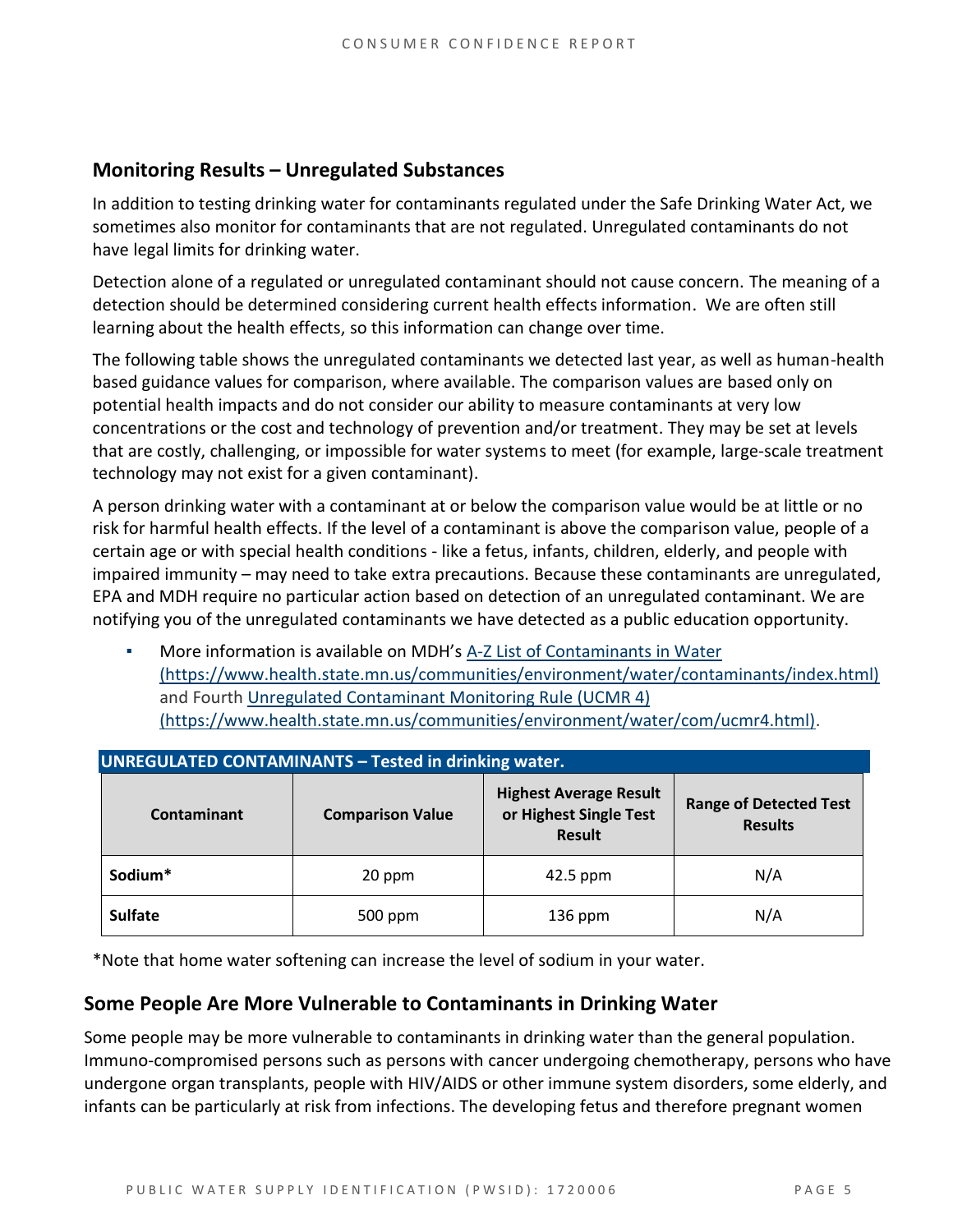may also be more vulnerable to contaminants in drinking water. These people or their caregivers should seek advice about drinking water from their health care providers. EPA/Centers for Disease Control (CDC) guidelines on appropriate means to lessen the risk of infection by *Cryptosporidium* and other microbial contaminants are available from the Safe Drinking Water Hotline at 1-800-426-4791.

### Learn More about Your Drinking Water

#### **Drinking Water Sources**

Minnesota's primary drinking water sources are groundwater and surface water. Groundwater is the water found in aquifers beneath the surface of the land. Groundwater supplies 75 percent of Minnesota's drinking water. Surface water is the water in lakes, rivers, and streams above the surface of the land. Surface water supplies 25 percent of Minnesota's drinking water.

Contaminants can get in drinking water sources from the natural environment and from people's daily activities. There are five main types of contaminants in drinking water sources.

- **Microbial contaminants,** such as viruses, bacteria, and parasites. Sources include sewage treatment plants, septic systems, agricultural livestock operations, pets, and wildlife.
- **Inorganic contaminants** include salts and metals from natural sources (e.g. rock and soil), oil and gas production, mining and farming operations, urban stormwater runoff, and wastewater discharges.
- **Pesticides and herbicides** are chemicals used to reduce or kill unwanted plants and pests. Sources include agriculture, urban stormwater runoff, and commercial and residential properties.
- **Organic chemical contaminants** include synthetic and volatile organic compounds. Sources include industrial processes and petroleum production, gas stations, urban stormwater runoff, and septic systems.
- Radioactive contaminants such as radium, thorium, and uranium isotopes come from natural sources (e.g. radon gas from soils and rock), mining operations, and oil and gas production.

The Minnesota Department of Health provides information about your drinking water source(s) in a source water assessment, including:

- How Henderson is protecting your drinking water source(s);
- Nearby threats to your drinking water sources;
- How easily water and pollution can move from the surface of the land into drinking water sources, based on natural geology and the way wells are constructed.

Find your source water assessment at [Source Water Assessments](https://www.health.state.mn.us/communities/environment/water/swp/swa)  [\(https://www.health.state.mn.us/communities/environment/water/swp/swa\)](https://www.health.state.mn.us/communities/environment/water/swp/swa) or call 651-201-4700 between 8:00 a.m. and 4:30 p.m., Monday through Friday.

#### **Lead in Drinking Water**

You may be in contact with lead through paint, water, dust, soil, food, hobbies, or your job. Coming in contact with lead can cause serious health problems for everyone. There is no safe level of lead. Babies, children under six years, and pregnant women are at the highest risk.